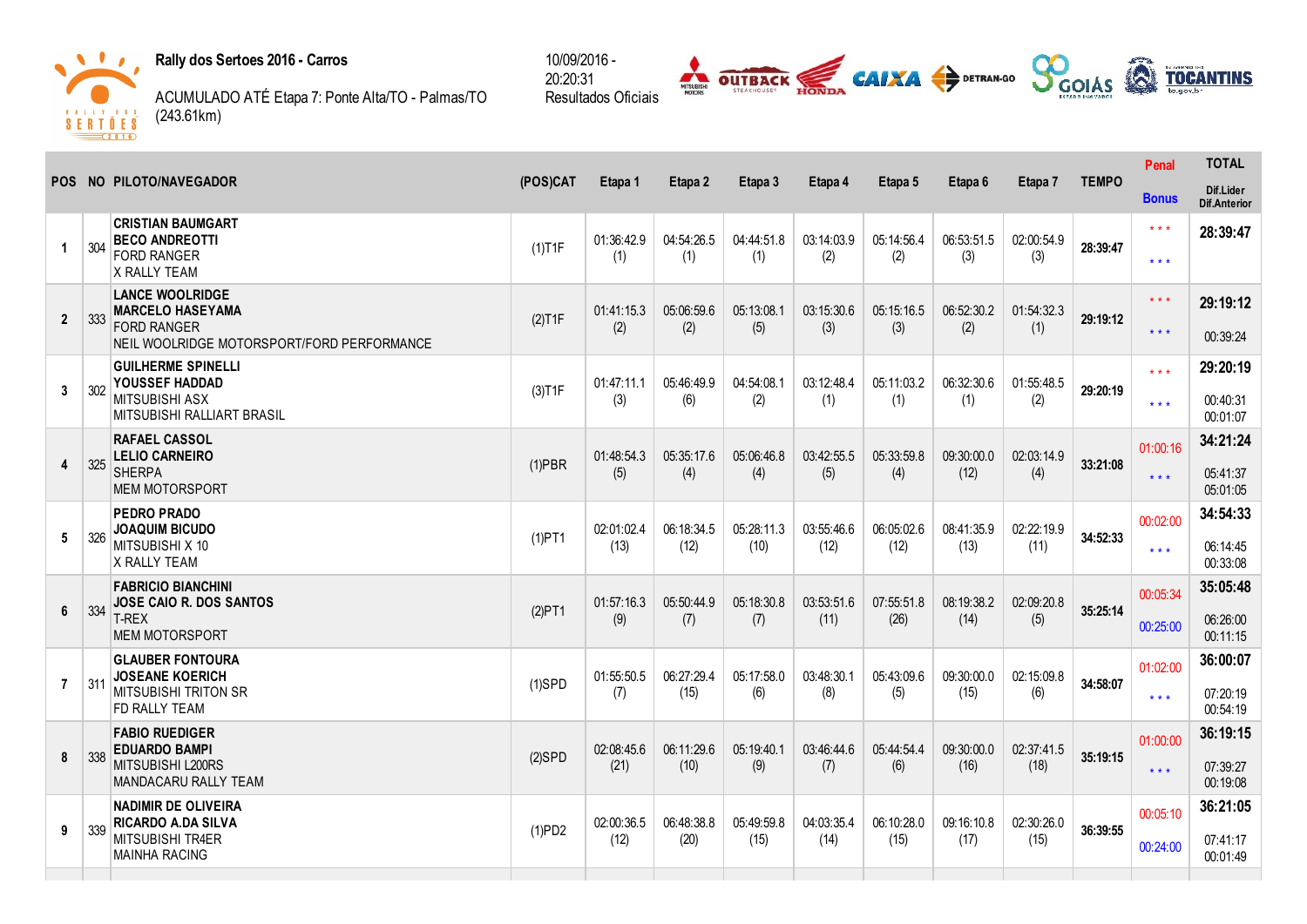| 10              |     | <b>CLEBER R.ROSA</b><br>335 JOAO V.RIBEIRO<br><b>TRITON X16</b><br>X RALLY TEAM                                 | $(2)$ PBR | 02:16:28.0<br>(27) | 06:16:06.4<br>(11) | 05:34:25.8<br>(12) | 03:44:16.0<br>(6)  | 05:57:29.8<br>(10) | 09:30:00.0<br>(18) | 02:20:09.1<br>(10) | 35:38:55 | 01:10:00<br>$\star$ $\star$ $\star$ | 36:48:55<br>08:09:07<br>00:27:49 |
|-----------------|-----|-----------------------------------------------------------------------------------------------------------------|-----------|--------------------|--------------------|--------------------|--------------------|--------------------|--------------------|--------------------|----------|-------------------------------------|----------------------------------|
| 11              | 356 | <b>LUCAS TEIXEIRA</b><br><b>RAFAEL DIAS</b><br><b>SHERPA</b><br><b>HND RACING</b>                               | $(3)$ PBR | 01:56:32.5<br>(8)  | 06:40:25.3<br>(19) | 05:18:37.1<br>(8)  | 03:49:20.9<br>(9)  | 05:47:15.7<br>(7)  | 08:03:42.6<br>(19) | 03:00:00.0<br>(20) | 34:35:54 | 04:01:46<br>$\star \star \star$     | 38:37:40<br>09:57:52<br>01:48:45 |
| 12 <sup>2</sup> | 315 | <b>VALDIR DE LACERDA</b><br><b>ISAC PINTO</b><br><b>MITSUBISHI TRITON SR</b><br>RALLY SC                        | $(3)$ SPD | 02:04:17.9<br>(17) | 06:19:49.3<br>(14) | 05:33:41.3<br>(11) | 04:09:53.4<br>(18) | 07:40:05.0<br>(24) | 09:30:00.0<br>(20) | 02:26:23.4<br>(21) | 37:44:10 | 01:02:00<br>$\star$ $\star$ $\star$ | 38:46:10<br>10:06:22<br>00:08:30 |
| 13              | 336 | <b>BARTOLOMEU CARVALHO</b><br><b>JOSELITO DE MELO</b><br><b>MITSUBISHI TRITON SR</b><br><b>TUPAN RALLY TEAM</b> | $(4)$ SPD | 02:08:51.7<br>(23) | 06:19:35.8<br>(13) | 05:46:23.7<br>(13) | 04:13:53.0<br>(19) | 07:40:58.9<br>(25) | 09:30:00.0<br>(21) | 02:33:35.8<br>(22) | 38:13:18 | 01:01:00<br>00:01:52                | 39:12:26<br>10:32:39<br>00:26:16 |
| 14              | 332 | <b>JOSE NOGUEIRA</b><br><b>ALYSON ANTUNES</b><br><b>SHERPA</b><br>MANDACARU RALLY TEAM                          | $(4)$ PBR | 02:30:00.0<br>(28) | 06:31:31.8<br>(17) | 05:48:40.1<br>(14) | 04:04:44.3<br>(15) | 06:09:15.8<br>(13) | 08:55:25.1<br>(22) | 03:00:00.0<br>(23) | 36:59:37 | 02:13:20<br>$\star$ $\star$ $\star$ | 39:12:57<br>10:33:09<br>00:00:30 |
| 15              | 344 | <b>SVEN FISCHER</b><br><b>JOAO LUIS STAL</b><br>MITSUBISHI PAJERO<br>CHICO RACING                               | (2)PD2    | 02:02:34.7<br>(29) | 05:59:12.7<br>(8)  | 05:50:49.0<br>(16) | 03:55:49.4<br>(13) | 08:00:00.0<br>(27) | 09:30:00.0<br>(23) | 02:18:08.6<br>(24) | 37:36:34 | 02:16:00<br>$\star\star\star$       | 39:52:34<br>11:12:46<br>00:39:37 |
| 16              | 345 | <b>FABIO FREIRE</b><br><b>JOAO AFRO LEAL</b><br>MITSUBISHI TR4<br><b>CADASSO RACING</b>                         | (3)PD2    | 02:09:44.7<br>(15) | 07:05:16.9<br>(22) | 05:56:29.6<br>(17) | 04:29:59.9<br>(22) | 06:39:29.1<br>(28) | 09:30:00.0<br>(24) | 02:32:04.8<br>(25) | 38:23:05 | 01:43:03<br>00:09:19                | 39:56:48<br>11:17:00<br>00:04:13 |
| 17              | 340 | <b>FLAVIO LUNARDI</b><br><b>FRED B.DA SILVA</b><br>CHEVROLETS10LS<br><b>BULLDOG RACING</b>                      | (4)PD2    | 02:30:00.0<br>(25) | 07:30:00.0<br>(23) | 05:56:47.1<br>(18) | 04:07:00.3<br>(16) | 06:03:49.2<br>(29) | 09:30:00.0<br>(25) | 02:24:31.6<br>(26) | 38:02:08 | 03:00:00<br>$* * *$                 | 41:02:08<br>12:22:20<br>01:05:20 |
| 18              | 343 | <b>CRISTIANO ROCHA</b><br><b>ANDERSON GERALDI</b><br>MITISUBISHI L200 RS<br>MANDACARU RALLY TEAM                | $(5)$ SPD | 02:05:00.6<br>(28) | 06:33:06.4<br>(24) | 05:56:53.2<br>(19) | 06:00:00.0<br>(27) | 06:50:27.0<br>(18) | 09:30:00.0<br>(26) | 02:29:47.7<br>(27) | 39:25:14 | 02:00:40<br>$***$                   | 41:25:54<br>12:46:07<br>00:23:46 |
|                 |     | <b>PAULO PICHINI</b><br>19 $ 307 $ PAULO BOMBA<br><b>EVOQUE EVOQUE</b><br><b>GO2NEXT RALLY TEAM</b>             | $(3)$ PT1 | 02:09:09.9<br>(29) | 07:30:00.0<br>(25) | 06:06:45.9<br>(20) | 04:07:57.7<br>(28) | 06:10:12.1<br>(11) | 09:30:00.0<br>(27) | 03:00:00.0<br>(28) | 38:34:05 | 03:02:00<br>$* * *$                 | 41:36:05<br>12:56:17<br>00:10:10 |
| 20              | 341 | <b>VILSON THOMAS</b><br>RAFAEL M. DA LUZ<br>MITSUBISHI TR4 ER<br><b>MAINHA RACING</b>                           | (5)PD2    | 02:08:47.2<br>(18) | 07:30:00.0<br>(26) | 08:00:00.0<br>(23) | 04:18:47.2<br>(29) | 06:23:11.0<br>(21) | 09:27:19.3<br>(28) | 02:16:32.6<br>(29) | 40:04:37 | 02:00:00<br>00:21:00                | 41:43:37<br>13:03:49<br>00:07:31 |
|                 |     |                                                                                                                 |           |                    |                    |                    |                    |                    |                    |                    |          |                                     |                                  |